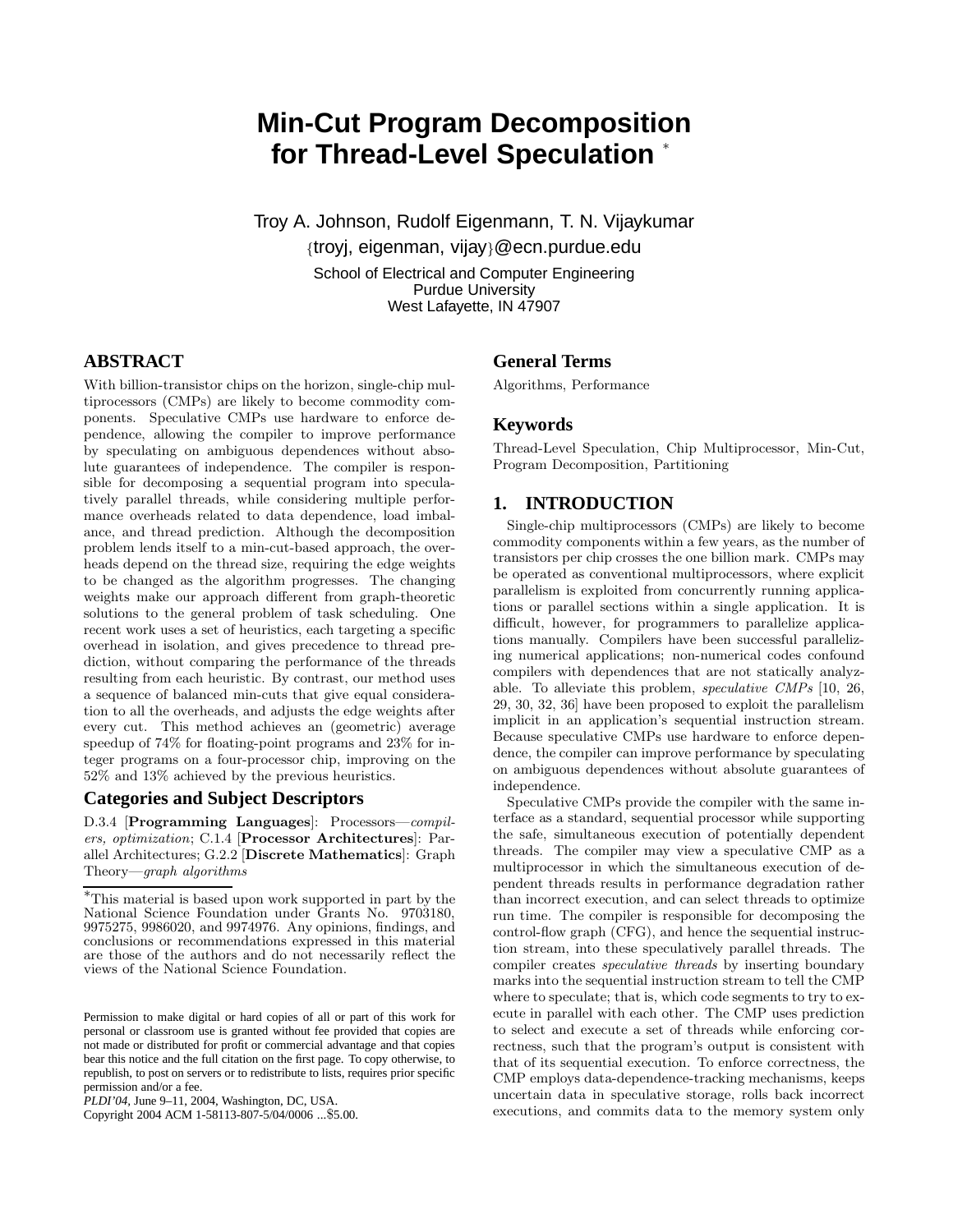when speculative threads succeed.

Because thread decomposition is a critical factor in determining the performance achieved by a speculativelythreaded program, the decomposition scheme used by the compiler is key to the success of the speculative approach. To perform thread decomposition, the compiler faces multiple performance overheads related to data dependence, load imbalance, thread size, and thread prediction. Ideally, no data dependence should cross a thread boundary to avoid dependence-synchronization delays and dependenceviolation rollbacks; thread sizes should be chosen to avoid load imbalance; a thread should be large enough to amortize its dispatch overhead, but small enough such that all of its speculative data can be buffered; and thread sequences should be predictable to avoid misprediction rollbacks. Finding optimum program decompositions in general is NP-complete [25].

Because this problem requires partitioning a program, it naturally lends itself to a min-cut-based approach. Certainly, others have used graph-theoretic approaches to solve compiler problems. Most relevant are static scheduling algorithms [18] that map threads from an explicitly parallel program onto processors while minimizing interthreadcommunication overhead and load imbalance. These algorithms share a subset of the goals – minimize dependences and load imbalance – of this decomposition problem. Nevertheless, there is a fundamental difference between scheduling and our decomposition. In our case, all the overheads due to data dependence, thread-sequence misprediction, and load imbalance depend on the size of the threads. Because an edge's weight represents the run-time overhead incurred by cutting the edge, our weights depend on thread sizes and change as the algorithm progresses and newer threads are made. In contrast, the weights in scheduling are fixed at the beginning and do not change. Decomposition using fixed weights results in poor speculative-threaded performance because the weights lack a relationship to overhead. Apart from the changing weights, most scheduling algorithms [18] make assumptions that are not applicable to our problem, such as unlimited processors, uniform thread run time, or constant communication cost (i.e., weights are the same for all edges).

Some past approaches for decomposition have focused exclusively on loops [17, 20, 27]. Unfortunately, non-loop code sections are crucial for non-numerical programs, which are the primary target for speculative CMPs. To that end, [31] applies several different heuristics to build threads from loops and non-loops. The heuristics, however, do not consider load imbalance and use limited dependence and prediction information. The heuristics conservatively attempt to make threads out of all loop bodies, and terminate threads at all but the smallest function calls, ignoring opportunities for coarser parallelism. The heuristics target the overheads of data dependence, load imbalance, and thread prediction *separately*, and give precedence to thread prediction, without comparing the performance of the threads resulting from each isolated heuristic. In contrast to [31], this paper chooses the best-performing threads by giving equal consideration to all the overheads using a min-cut-based approach. Both techniques are back-end compiler algorithms that do not modify the application's source code.

We apply min-cut on the CFG of each procedure of an application. In any min-cut-based approach including ours, where overhead due to data dependence and thread prediction can be represented as edge weights, load imbalance does not lend itself to being represented as edge weight. Consequently, we use balanced min-cut [35]. For balancing, [35] modifies a min-cut to reduce the difference between the vertex sizes of the cut's two vertex sets. Our balancing is significantly more sophisticated in that it reduces the overall run time of the threads resulting from the cut. We employ an abstract-execution-based scheme to estimate run times of candidate thread sets. Combined with the previously-mentioned requirement that our edge weights change as newer cuts are made, our approach performs a sequence of balanced min-cuts where the edge weights are adjusted after each balanced cut.

Our main contributions are:

- We are the first to map the speculative-thread decomposition problem onto a graph-theoretic framework. By using a sequence of balanced min-cuts and adjusting the edge weights after every cut, we give equal consideration to the overheads of data dependence, thread prediction, and load imbalance.
- We introduce a method for assigning edge weights such that the cost of cutting a control-flow edge models the data dependence and thread misprediction overhead cycles incurred by placing a thread boundary on the edge.
- We present an abstract-execution-based scheme for comparing execution times of candidate threads.
- We have implemented the algorithm as part of a fullyautomated, profile-based compilation process that measures 17 C and Fortran SPEC CPU2000 programs. Our method achieves an (geometric) average speedup of 74% for floating-point programs and 23% for integer programs, improving on the 52% and 13% achieved by the approach in [31].

In Section 2 we explain the execution model of a speculative CMP, followed by a discussion of our algorithm in Section 3 and results in Section 4. Additional related work is discussed in Section 5.

# **2. SPECULATIVE CMP EXECUTION MODEL**

We introduce an execution model for speculative CMPs in terms of the execution overheads that are affected by the compiler's choice of thread boundaries. Our model is generally applicable to the architectures mentioned in Section 1. The primary difference among the architectures lies in the cache protocol they use for managing speculative storage and detecting misspeculation. Different cache protocols impact performance, but do not change the compiler's view of the execution model [3, 8, 9, 11, 28]. Thread-level speculation also has appeared in virtual machines [14]. The problem of partitioning a program into speculative threads arises with all of these architectures.

*Thread Execution.* A thread dispatcher (in hardware) fetches threads from the sequential instruction stream and dispatches them to processors. It uses prediction to decide which thread to dispatch next. A thread's execution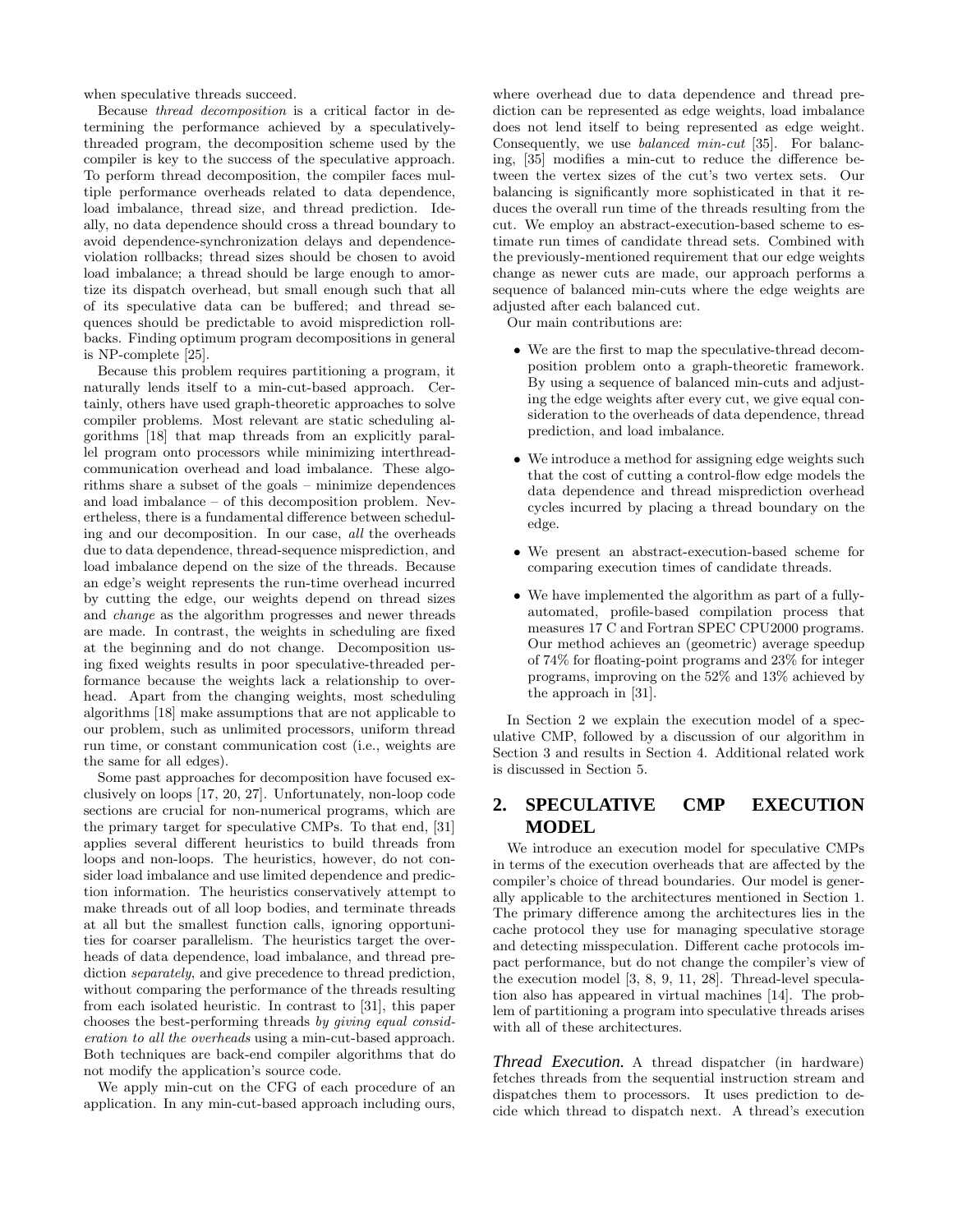may be incorrect either because the prediction was wrong, resulting in a control-dependence violation, or because an interthread data dependence was violated. The CMP detects both types of violations and reacts by rolling back and restarting threads as necessary [7, 9]. The oldest thread in execution (w.r.t. sequential order) is always nonspeculative, guaranteeing progress, while all younger threads are speculative. A speculative thread keeps its uncertain data in speculative storage until it becomes the nonspeculative thread and commits changes to memory. A formal execution model can be found in Section 2 of [16].

*Data Dependence Rollback Overhead.* True dependences that cross thread boundaries may lead to datadependence violations and cause rollbacks, as in Figure 1. A data-dependence violation is detected at the write reference to a memory location that was read previously by a younger thread. The reader and all younger threads are rolled back as in Figure 1. The entire run time of the rolled-back threads is overhead.

Only true memory dependences (read-after-write) cause violations. Anti (write-after-read) and output (write-afterwrite) dependences are properly handled by buffering in the speculative storage. Furthermore, register dependences are specified by the compiler, allowing the hardware to communicate register values from one thread to another as appropriate [2]. CMP architectures also have evolved to learn and synchronize dynamically any frequently-encountered memory dependences that impede parallel execution [19].

*Control Dependence Rollback Overhead.* Control dependence rollbacks are caused by thread misprediction. A control dependence violation is detected when an older thread completes and its actual successor differs from the predicted successor. The overhead is the run time of all rolled-back, younger threads as in Figure 1.



Figure 1: Rollback due to a data or control dependence violation: Thread numbers indicate sequential order. Thread 1 detects a violation in thread 2. Thread 2 and the younger thread 3 are rolled back, followed by the dispatch of new threads on P2 and P3. Threads 2b and 3b may or may not be the same as threads 2 and 3.

*Load Imbalance Overhead.* Threads of unequal size can cause load imbalance, as in Figure 2. The imbalance stems from an architecture property: threads are dispatched to the processors in a cyclic order and a processor does not receive a new thread until it has committed its current thread. Because threads commit in program order, later threads have to wait for previous threads to commit. A large thread preceding (in program order) a small thread causes the small thread to wait until the large thread commits, idling execution cycles. Maintaining a cyclic dispatch order allows the sequence of threads to be determined easily for rollback operations. Although this order simplifies the architectural design, it results in load imbalance. With more complicated hardware it is possible to avoid this overhead by dispatching out-of-order or executing multiple threads per processor core. Such hardware, however, may impact the access speed of the memory hierarchy. We do not assume such hardware in this paper.

|      | Processors     |                         |    |    |  |  |
|------|----------------|-------------------------|----|----|--|--|
| Fime | P <sub>O</sub> | $P1$ $P2$               |    | P3 |  |  |
|      | О              | idle                    | 2. |    |  |  |
|      |                | $\overline{\mathbf{z}}$ | 6  |    |  |  |

Figure 2: Load imbalance: Strict cyclic dispatch order inherent in the architecture leads to load imbalance.

*General Thread Overhead.* Although thread dispatch is efficient, it remains a significant overhead for small threads (i.e., less than twenty cycles). Decomposing a program into large threads will reduce the significance of this overhead; however, much larger threads (i.e., thousands of cycles) may overflow the speculative storage because they will include more writes to memory. An overflow completely stalls speculative execution, until the nonspeculative thread completes and allows the next thread to become nonspeculative, freeing speculative storage. Storage overflow occurs only in very large threads that access many distinct memory locations, and was not an issue in our benchmarks. Techniques exist to reduce the amount of speculative storage required by a program [8, 16].

# **3. COMPILER ALGORITHM FOR THREAD DECOMPOSITION**

## **3.1 Compiler's Definition of a Thread**

The compiler creates threads by designating control-flow graph (CFG) edges as thread boundaries. A thread begins at the first basic block of a procedure or after any thread boundary. The set of basic blocks in a thread is defined as the set of blocks reachable from its starting block without crossing a thread boundary. More formally, for a CFG  $G =$  ${V, E}$ , where vertices represent basic blocks, the compiler determines boundary edges  $E_b \subseteq E$  such that:

- $v \in V$  begins a thread iff  $\exists e \in E_b$  s.t.  $e = (u \in V, v)$ or v is the initial block of a procedure.
- $w \in V$  is part of the thread beginning at v iff  $v \rightsquigarrow w$ in the graph  $\{V, E_{\overline{b}}\}\$ , where  $E_{\overline{b}} = E - E_b$ .

A CFG with some cut edges is shown in Figure 3. Conveniently, each thread can be uniquely identified by its first basic block. A basic block is part of one or more threads and the compiler back end replicates blocks as necessary to package code into threads. Function calls are special: they can either be included or excluded from the calling thread. If included, all thread boundaries within the callee are ignored at run time; the hardware creates the illusion that the compiler had chosen  $E_b = \emptyset$  for the CFG of the callee. Thus, inclusion prevents thread boundaries within function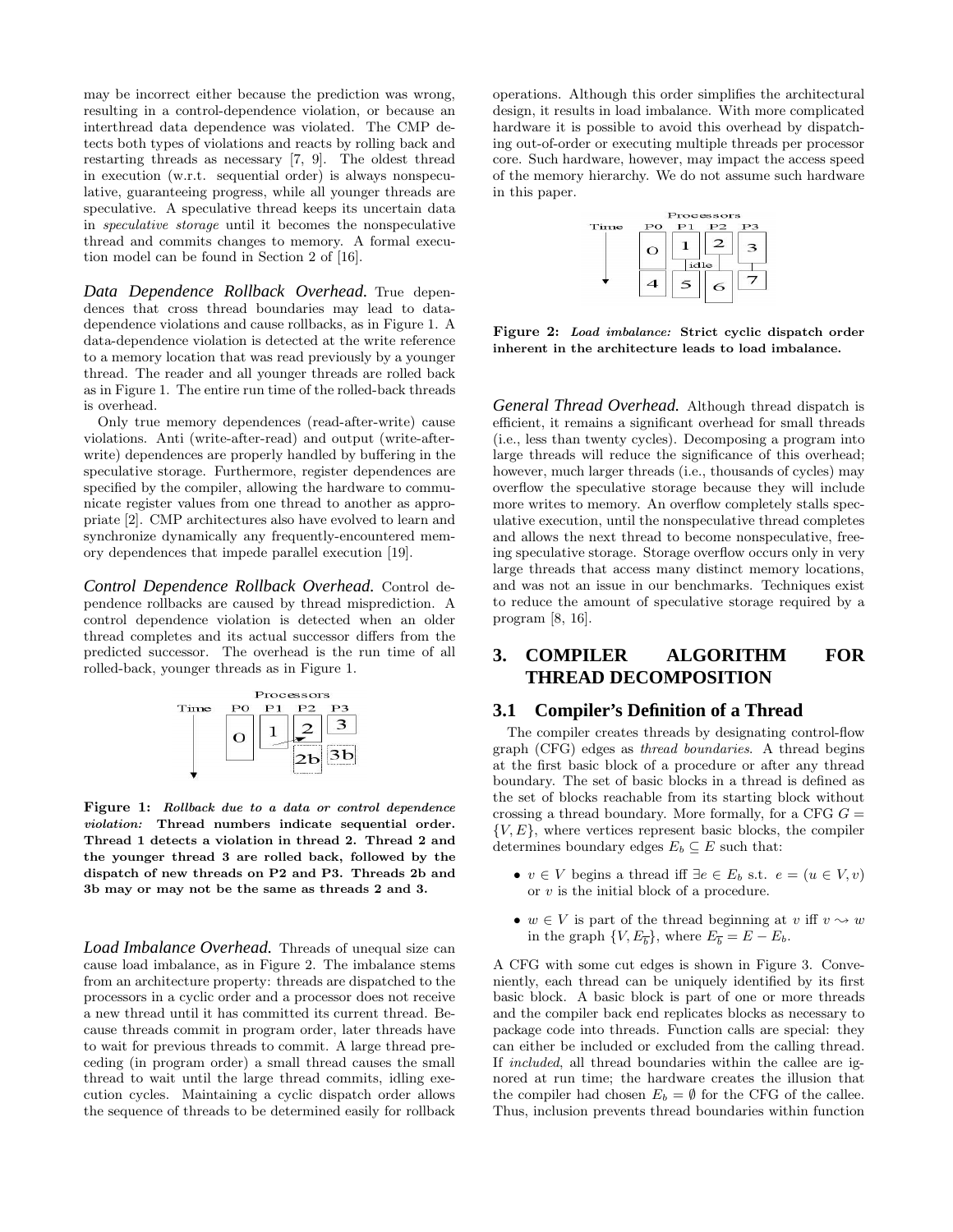calls from interrupting the calling thread, allowing the calling thread to contain more basic blocks at run time. If excluded, thread dispatch will continue with the threads in the callee. Figure 4 demonstrates inclusion versus exclusion and the effect on the number of run-time threads. This mechanism is our only means of making context-sensitive decisions for function calls, since thread boundaries within a function body are the same no matter the location from which it was called. The decision to include or exclude a call is made statically at each call site on the CFG. Hence, the entire function can execute as part of the calling thread, or execute as a fixed set of threads. Thread boundaries within a loop apply to all iterations of a loop.



Figure 3: Relationship between basic blocks, threads, and edges:  $E_b = \{e_5, e_6\}$  while  $E_{\overline{b}} = \{e_1, e_2, e_3, e_4, e_7, e_8\}$ . Basic blocks A, E, and F begin new threads. Thread  $T_A$  contains blocks A, B, C, and D;  $T_E$  contains blocks E, F, and G; and  $T_F$  contains blocks F and G.



Figure 4: Function call exclusion versus inclusion: f() is excluded, so the threads it contains are executed; g() is included, so the call and everything below it on the call graph executes as a single thread.

# **3.2 Approach**

#### *3.2.1 Goal*

The goal of our algorithm is to maximize the potential parallelism exposed to the underlying speculative CMP architecture. The architecture exploits the parallelism when it is actually present and ensures correctness when it is not. The compiler needs to attend carefully to each of the overheads introduced in Section 2 while designating CFG edges as thread boundaries. Edge weights are related to thread size and must change after each partitioning step. In our compiler implementation, thread boundaries are chosen after all other optimizations have been applied.

#### *3.2.2 Min-Cut Decomposition*

We apply a sequence of *balanced min-cuts*, where cut edges represent thread boundaries, to split a sequential program into threads. We use the standard min-cut [5, 6] for creating a cut, and an edge's weight represents the estimated cycles lost to misspeculation (both data and control flow) if the edge were cut. Thus the cut-metric is misspeculation penalties, and min-cut minimizes the penalties. By itself, however, the minimum cut does not ensure good parallelism; certainly in the extreme case, not cutting anything has zero penalty, but there would be no parallelism. To improve parallelism using balancing, we modify the algorithm originally proposed in [35]. In [35], balanced min-cut was applied to circuit placement and routing. Each balanced min-cut works by performing an initial min-cut and then reducing a second metric, the balancing-metric, which in [35] is the difference of the sum of vertex sizes of the two partitions. The cost of the cut will increase or remain the same while the balancingmetric is being reduced, because the initial min-cut is minimal. We make two important changes to this algorithm to use it for thread decomposition:

- 1. Our balancing-metric has two components: The first is the estimated overall run time and cycles lost to load imbalance assuming no misspeculation penalties. The second is the cut-metric that represents misspeculation penalties. The balancing-metric is the sum of the two components. Thus, our balancing-metric represents the overall run time spent by the threads for execution, load imbalance and misspeculation (i.e. performance).
- 2. Because our balancing-metric includes the cut-metric, our algorithm terminates when it reaches a minimal overall run time. By contrast, the balancing-metric does not include the cut-metric in [35]. That approach will continue considering more-balanced cuts even when the misspeculation penalty has increased to the point that it negates the performance gain from parallelism.

By using overall run time as the balancing-metric, our algorithm gives equal consideration to all the overheads at every balanced min-cut step, allowing one overhead to be traded off for another. By beginning with a sequential program and decomposing, our algorithm tends to select threads that are, on average, larger than the threads selected by [31], which builds threads bottom-up from basic blocks.

## *3.2.3 Differences from the Heuristic Approach*

There are several differences between our approach and the approach in [31]. In [31], the overheads of prediction and data dependence are considered separately; the prediction heuristic overrides the dependence heuristic; and there is no consideration of load imbalance. Figures 5 and 6 show some problems that arise when the overheads are considered separately and are not given equal importance.

# **3.3 The Algorithm**

### *3.3.1 Input*

Our algorithm's input is an annotated CFG, where each vertex represents a basic block of the program. The annotations include static information about instructions per block. They also include dynamic information about branch frequencies, average cycles per function call, and dependences.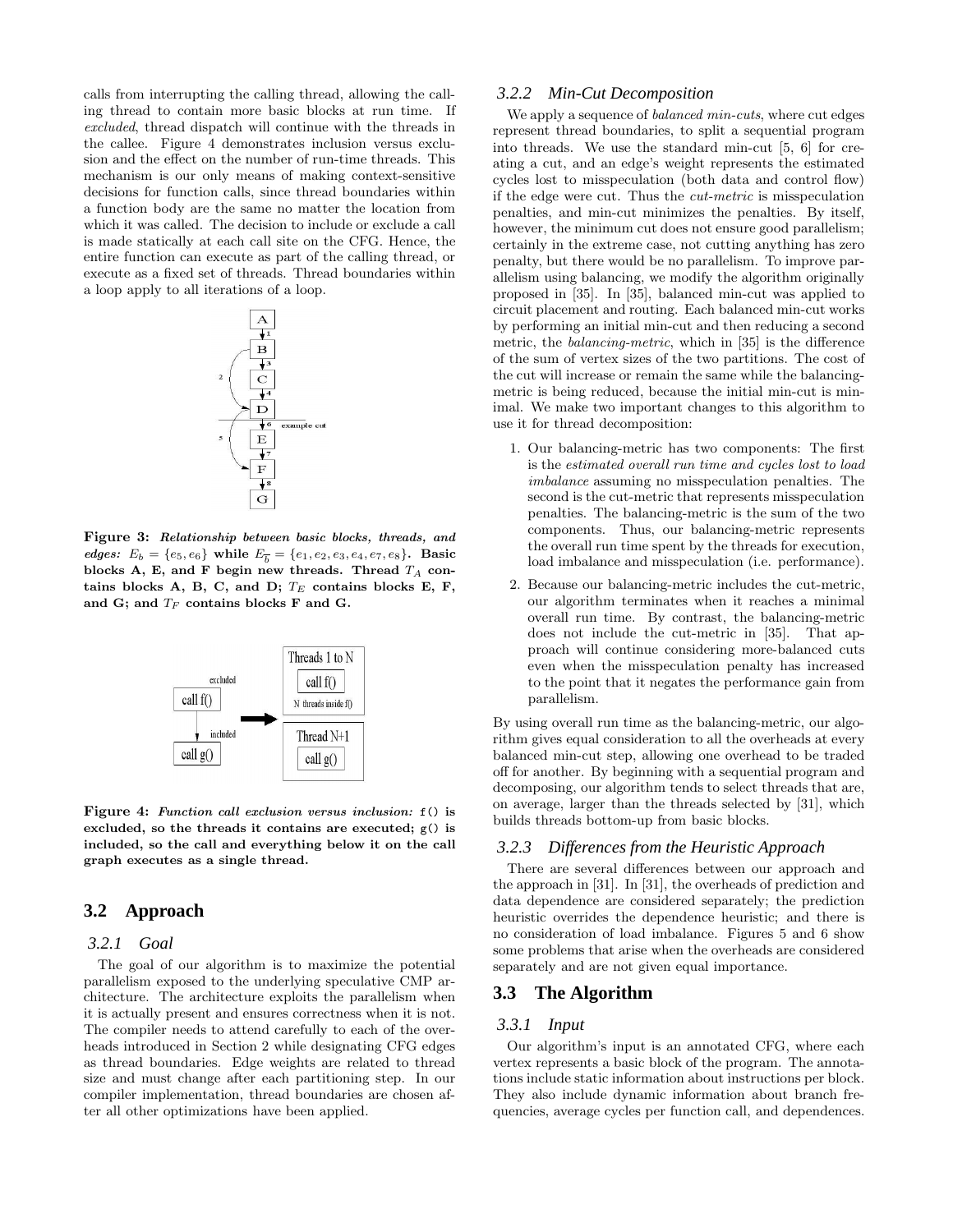

Figure 5: Some differences between [31] (left) and our algorithm (right): On the left, the dependence heuristic suggests grouping basic blocks  $D$  and  $E$  into the same thread; however, the prediction heuristic overrides that decision assuming loops are highly predictable. Because the loop iterates only twice, the cost of cutting the dependence edge outweighs the gain from parallelizing the loop. On the right, the loop and block E are kept within a single thread, avoiding inter-thread dependence.

We do not claim that our profiling methods, described in Section 3.6, are perfect. We show that our algorithm improves performance using reasonable profiling information, and would expect equivalent or better performance with more accurate profiling.

#### *3.3.2 Overall Scheme*

A high-level view of the algorithm is shown in Figure 7 and psuedocode for the algorithm is shown in Figure 8. The following subsections will cover subroutines of the algorithm in detail. We begin with the entire program as a single thread. Each step seeks to decompose a procedure's CFG such that performance will improve. Initially, each thread includes (as in Section 3.1) its called subroutines. The initial part of the algorithm prepares the graph and the main part iteratively (re)computes the weights representing overheads and applies balanced min-cuts. As mentioned above, the first min-cut step minimizes the dependence and prediction penalties, while the balancing extension to min-cut reduces the overall run time. The  $M$  function represents the performance metric, where  $\mathcal{M}(G) = \mathcal{R}(G) + \sum_{E_b} \mathcal{W}(e_i)$ . R is the estimated run time including load imbalance, but excluding other penalties.  $W$  is the weight of an edge representing dependence and prediction penalties,  $W(e_i) = \mathcal{D}(e_i) + \mathcal{P}(e_i)$ .

A number of balancing steps follow the initial cut. The algorithm tries moving each vertex bordering the cut to the other side, one at a time, and keeps the version with the best performance metric. After each vertex is moved, a new min-



Figure 6: Some differences between [31] (left) and our algorithm (right): On the left, the prediction heuristic causes threads to begin at all loop boundaries, even when there is coarser parallelism. These boundaries cause load imbalance, which will negate the speedup from parallelizing the inner loop unless the inner loop is large. On the right, inner loop iterations become part of the outer-loop thread, avoiding load imbalance.

cut is performed. This new min-cut is necessary because the vertex move may cause the cut to cross an expensive edge. The authors of [35] show that these additional min-cuts do not increase the asymptotic complexity of the algorithm, provided that the number of vertex moves is bounded by some constant. They also show how to prevent min-cut from simply finding the same cut again and ignoring the move: the vertices on one side of the cut are temporarily collapsed into a supernode. Figure 9 shows the collapsing idea from [35]. Our balancing steps repeat while performance improves. Finally, our algorithm compares the best version to the performance of not cutting at all. If there is no improvement, decomposition of this thread stops. Otherwise, the best cut is applied and the newly-created threads are considered for decomposition in the same manner.

A key feature of our algorithm is that it is able to handle loops and straight-line code in the same way. Loops may become part of a single thread, each iteration may become a thread, or an iteration may get split up. The algorithm sees large weights across back edges of loops with crossiteration dependences, biasing min-cut toward more independent loops with smaller weights. For nested loops that have identical edge weights, min-cut first encounters the outermost back edge as part of its normal operation. Therefore, coarser parallelism is tried before finer parallelism. Making both outer and inner loops into threads generally is avoided for perfectly nested loops because that causes load imbalance, which negatively impacts the performance metric. Together, these properties cause trade-offs that are more appropriate for handling loops than employed by [31], as shown in Figure 6.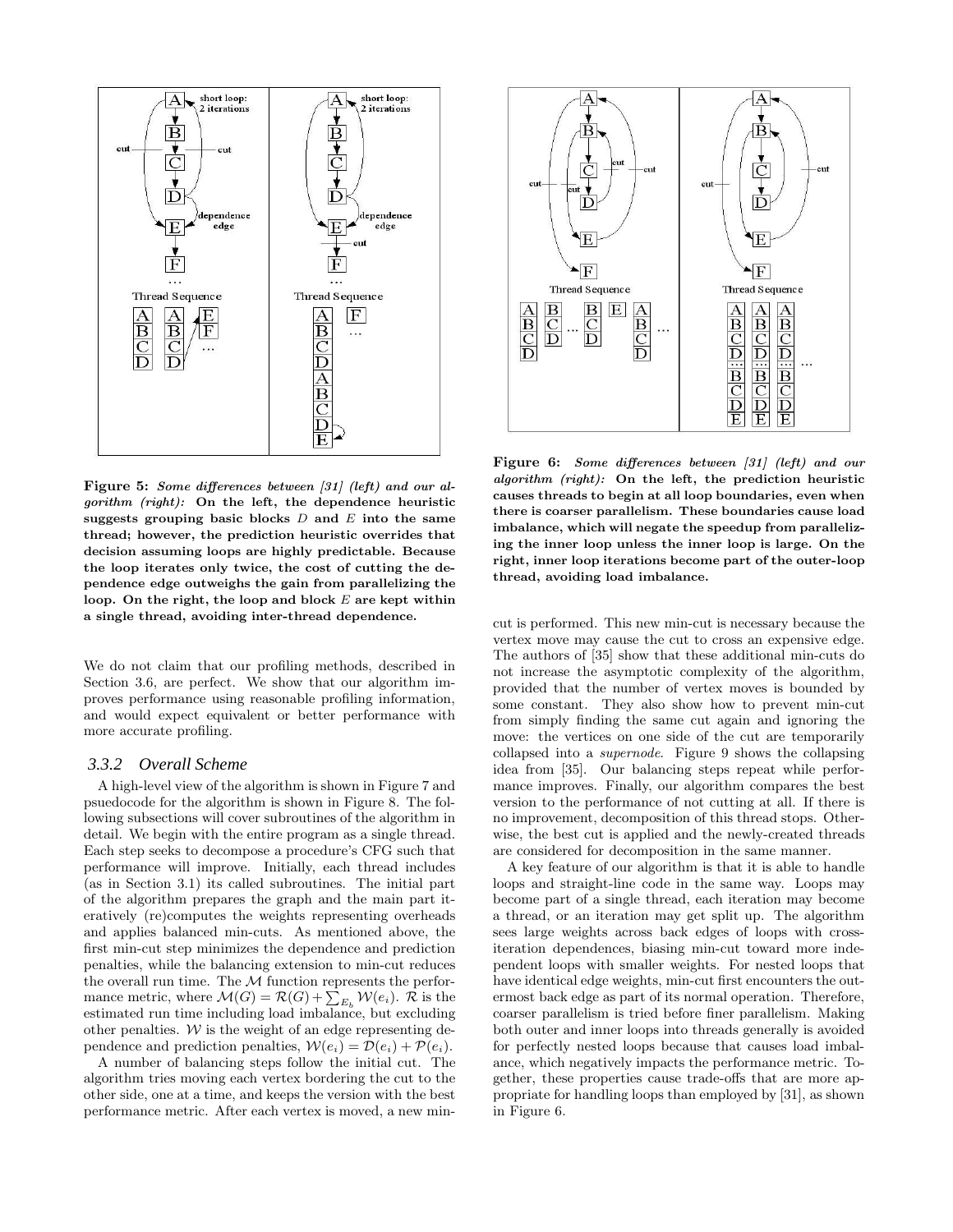Because our approach is a heuristic for an NP-complete problem, our algorithm may converge on a local optimum. Although using simulated annealing or genetic algorithms may overcome this limitation, such options would increase compilation time substantially. Instead, we use a simple perturbation in the final step, edge perturbation, to help free the algorithm from local optima.

We stipulate that every edge in the graph should be considered for cutting at least once. Each edge that was not examined throughout the sequence of balanced min-cuts is now examined exactly once to determine if cutting it improves performance. These edges are examined in reverse order, from the end of the procedure's CFG up to the entry point, such that any unexamined back edges of outer loops are encountered before inner loops. We choose to cut an edge if run time decreases. We consider each edge in isolation, so this perturbation step is linear in edges and does not increase our algorithmic complexity.



Figure 7: Our approach: The edge-weight assignment and the performance metric calculation make use of profile information. A different metric could be substituted to accommodate different architectures or improved models.

## *3.3.3 PrepareGraph*

Our algorithm relies on the standard max-flow/min-cut algorithm [5, 6] to partition a set of vertices into subsets, such that the sum of the weights of the edges joining the subsets is minimal. Min-cut is not appropriate for a CFG containing loops however, because we often want to cut only the back edge of a loop without cutting its body. Min-cut is forced to cut at least two edges to break the cycle [34]. Therefore we use a technique called vertex splitting, shown in Figure 10, that replaces one vertex with two, and divides the edges of the original vertex between them. The transformation converts the back edge to a forward edge, while preserving the number of edges and all information necessary to use min-cut for penalty minimization. Only for

```
∀ procedure P ∈ Program
G \leftarrow \text{PrepareGraph}(P)thread_set \leftarrow \{ \text{ GetEntryBlock}(G) \}while (thread set \neq \emptyset)
    * Determine penalties for current threads in G */ComputeWeights(G)T \leftarrow \text{GetFirstItem}(\text{thread_set})G_T \leftarrow \{V_T, E_T\}\frac{1}{2} Initial bipartition of V_T */
   cut \leftarrow \text{MinCut}(G_T)/* Seek improvement */
   do
      initial cut \leftarrow cut
      \forall u \in V_T \text{ s.t. } (u, v) \in E_T \text{ or } (v, u) \in E_T,and u and v are in different partitions
         G'_T \leftarrow temporarily collapse u with
            all vertices in v's partition
         temp_cut \leftarrow MinCut(G'_T)if M(G with temp cut) \langle M(G \text{ with cut}) \ranglecut ← temp cut
   while cut \neq initial cut
    /* Improvement? */
   if M(G with cut) M(G)G \leftarrow G with cut
      thread set \leftarrow threads set \bigcup new threads
   else
      thread set \leftarrow thread set - T
```
Edge Perturbation: Check all unexamined edges and cut if  $M(G \text{ with edge cut}) < M(G)$ 

Figure 8: Thread decomposition algorithm: The goal is to find the set of boundary edges  $E_b$  with the best performance metric  $\mathcal{M}(G) = \mathcal{R}(G) + \sum_{E_b} \mathcal{W}(e_i)$ .

purposes of estimating execution time is it necessary to remember that a loop was there, as illustrated by the dashed edge.

#### *3.3.4 ComputeWeights*

The dependence and prediction penalties are based on the surrounding thread sizes, so the edge weights must be recomputed as decomposition progresses to reflect new knowledge about the current set of threads. Each edge is assigned a weight that models the number of cycles that may be lost if a new thread were to begin at the sink of the edge. Weights are based on thread sizes, which change, and worst-case scenarios for wasted cycles. All edges have an initial weight to which dependence and prediction penalties are added. The initial weight is five cycles, a typical thread dispatch overhead for speculative CMPs. The dependence and prediction penalties are described in Sections 3.3.7 and 3.3.8, respectively. Thread sizes are computed as follows.

#### *3.3.5* S*:* Thread Size

 $\mathcal{S}(T)$  is the size of thread T in terms of number of cycles. T may contain several possible control paths. Hence, the dynamic size of the thread depends on the actual path taken. Using profiling information, we compute an expected value for the dynamic size of  $T$  using equation (1). We represent the probability that path  $k$  is taken by  $p_k$  and the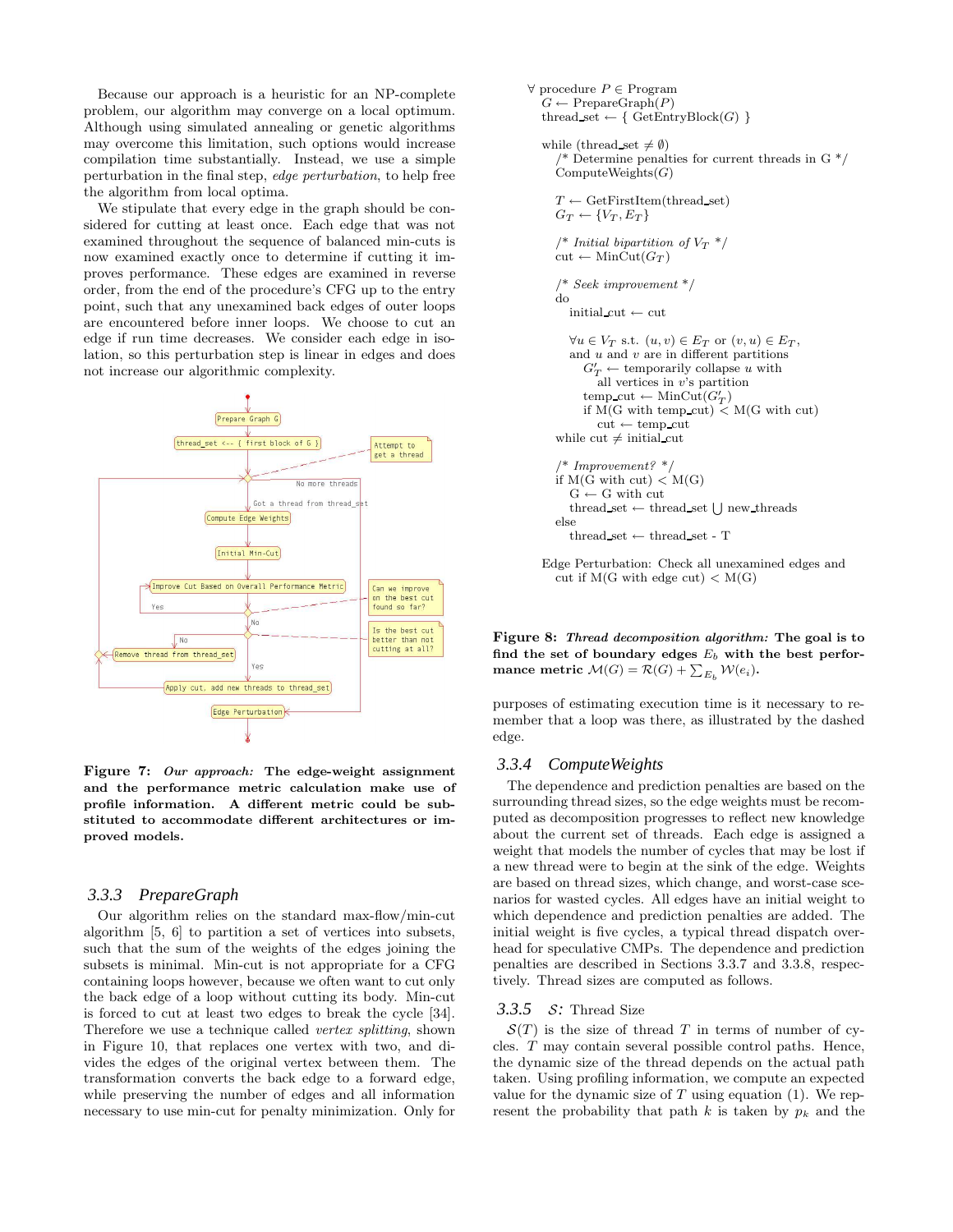

Figure 9: Balanced Min-Cut from [35]: ① Beginning with graph a, a min-cut is computed, resulting in a 30 to 10 split. 2 The vertices that border the cut, of size 8 and 5, alternately are collapsed along with all vertices on the other side of the cut, leading to graphs  $b$  and  $c$ , respectively.  $\circled{3}$ : Min-cuts are recomputed. At this point the algorithm would choose  $c$  over  $b$  because it is more balanced, and then repeat Step 2. Applications of this algorithm use a balancing threshold and stop when the cut is balanced sufficiently. Note that the cut cost will remain the same or increase as balancing improves.



Figure 10: Vertex splitting: Vertex A is temporarily split into vertices A' and A" while preserving edges 1-6. The dashed edge does not exist for penalty minimization, but is used for estimating execution time.

size of path k as  $s_k$ . The probability of a path is the product of the branch frequencies along the path. The size of the path is computed as the sum of static instructions for basic blocks and dynamic cycles for function calls included along the path, similar to estimating procedure execution time in [24]. For loops, the total run time is the loop body run time multiplied by the average number of iterations.

Thread size can be computed efficiently by a depth-first traversal of the CFG, provided that loops are detected and handled properly. The expected thread size is the size of the initial block  $bb_0$  plus the size of its target paths. Equation (1) gives the computation for any number of targets. For each recursive step, the target sizes are weighted by the probability of a particular branch being taken instead of the product of all branch frequencies along the path. That product will emerge naturally from the recursion. When a loop's back edge is encountered, the size of the subpath that was taken through the loop is multiplied by the average number of iterations minus one because the loop body has already been seen once (not shown in equation). Figure 11 shows the size calculation for a simple thread.

$$
S(T) = \sum_{k=1}^{paths} p_k s_k = bb_0 + \sum_{m=1}^{targets} p_m S(m)
$$
 (1)



Figure 11: Expected value of the size of a thread: There are four paths through the thread with sizes of 22, 72, 102, and 152. Their probabilities, respectively, are 0.45, 0.15, 0.30, and 0.10. The direct calculation gives  $22 * 0.45 +$ 72∗0.15+102∗0.30+152∗0.10 = 66.5. The indirect, but more efficient, recursive method calculates the same result as  $4+6+0.75t_1+0.25(50+t_1)$ , where  $t_1 = 6+0.6t_2+0.4(80+t_2)$ , and  $t_2 = 4 + 2$ . The values  $t_1$  and  $t_2$  are computed once and reused.

#### *3.3.6* R *and* L*:* Run Time and Load Imbalance

The expected run time  $\mathcal{R}(G)$  of a graph G represents the first component of the balancing-metric, used in the mincut balancing step.  $\mathcal{R}(G)$  and the load imbalance  $\mathcal{L}(G)$ are calculated by determining the run time and load imbalance of each possible sequence of threads and performing a weighted sum based on the probability of each sequence, as in (2), where  $p_k$  is the probability of each sequence  $s_k$  of threads,  $r(s_k)$  is the run time of each sequence, and  $l(s_k)$ is the load imbalance of each sequence. Enumerating all sequences would require exponential time. We approximate by considering up to  $n$  most likely sequences, where  $n$  is several hundred. The abstract execution algorithm in Figure 12 is used to find  $r(s_k)$  and  $l(s_k)$  under the assumption that no rollbacks occur. Since run time factors in load imbalance,  $\mathcal{L}(G)$  is not explicitly added to  $\mathcal{M}(G)$ , but we show how it could be computed here. Potential rollbacks are not considered because they are modeled by the edge weights. A subsequence of threads that constitute a path through a loop has its expected run time multiplied by the average number of loop iterations and divided equally across the processors. This computation is more efficient than executing all threads from all iterations, especially in the case of nested loops, and produces nearly the same effect. Replacing the subsequence with these *num procs* threads allows outer loops to be handled the same way. Time spent in an excluded function call (as per Section 3.1) is approximated by the performance metric that was computed for that function (computed on demand, thus enforcing a decomposition order on procedures), or simply the profiled execution time for recursive calls. The excluded call is expanded to  $num\_procs$ threads, each the size of its performance metric, to repre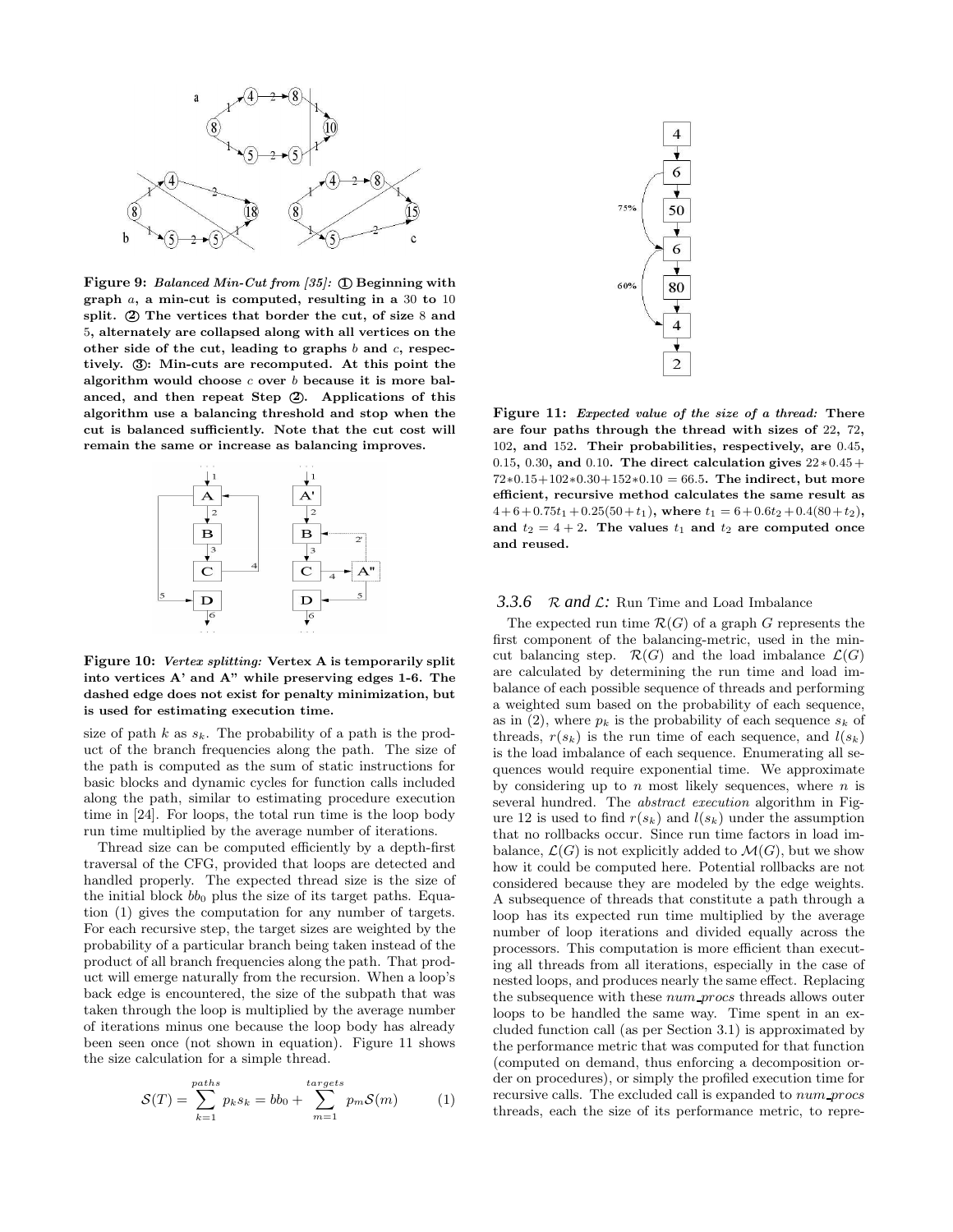$prev = 0$ ; imbalance = 0;

for  $(i = 0; i < num$  procs;  $++i$ )  $t[i] = 0;$ 

for  $(i = 0; i <$  num threads;  $++i)$ if (loop detected) replace loop subsequence with num procs threads each of size (subsequence size \* average iterations / num procs) and modify num threads appropriately

if (excluded call detected) replace call with num procs threads each of size  $\mathcal{M}(call)$  and modify num threads appropriately

 $p = i$  mod num procs; if  $(t[p] < prev)$ imbalance  $+=$  prev - t[p];  $t[p] = prev;$ else  $prev = t[p];$  $t[p] += \mathcal{S}(T_i);$ 

 $r(s_k) = \max(t[0], ..., t[num\_process-1]);$  $l(s_k) = \text{imbalance};$ 

## Figure 12: Code for abstract execution of a thread sequence: The if-else statement enforces the dispatch condition.

sent processors being occupied by threads within the call. This approximation allows us to avoid executing the entire program interprocedurally.

$$
\mathcal{R}(G) = \sum_{k=1}^{paths} p_k r(s_k), \ \mathcal{L}(G) = \sum_{k=1}^{paths} p_k l(s_k) \tag{2}
$$

*3.3.7* D*:* Dependence Penalty

 $\mathcal{D}_i$ , the dependence penalty due to cutting edge  $e_i$ , is estimated from dependence profile information. If a thread boundary must be placed across a dependence, the probability of it causing a rollback becomes greater the nearer it is placed to the sink.<sup>1</sup> Cutting just prior to the sink of a lexically forward dependence places the sink early in a thread and does not allow sufficient time for the source to execute. Similarly, cutting just after the sink of a lexically backward dependence places the source late in a thread, which has the same effect. It is not sufficient to begin a thread at a block that is not a sink, as suggested by [1], because the following block could be the sink of many dependences with sources late in the previous thread. It is also possible for innocuous interthread dependences to exist if the source will always execute before the sink. Therefore, our model for dependence penalties considers interthread dependence distances, instead of simply the number of interthread dependences.

In our model, data-dependence edges do not exist as separate edges in the CFG. We assign the data-dependence penalty to the edges along the appropriate paths of the CFG. An edge along a path from a source  $A$  to a sink  $B$  has its weight increased by the number of cycles that the sink would

need to be delayed in order to satisfy the dependence if that edge were made a thread boundary, as in Figure 13. The delay is due to the synchronization mechanism [19] mentioned in Section 2, and is useful for modeling the "severity" of the dependence. If the quantity  $X - Y$  is negative, then no penalty is applied. The penalty value is a worst-case estimate, as the actual delay depends on the thread start times, which are not known.



Figure 13: Effect of cutting a dependence edge from A to B: B needs delayed by  $X - Y$  to satisfy the dependence. Lexical backward dependences are handled similarly.

#### *3.3.8* P*:* Prediction Penalties

 $\mathcal{P}_i$ , the thread prediction penalty due to cutting edge  $e_i$ , is estimated from branch frequencies and thread sizes. The hardware must predict the successor of each thread. If the prediction is incorrect, then the chosen successor will eventually be rolled back and cycles wasted. When thread boundaries are placed in regions of unpredictable control-flow, it is more difficult for the hardware to correctly predict the next thread. We use the simple approximation that a completely biased branch (0% or 100% taken) is perfectly predictable, while a completely unbiased branch (50% taken) is totally unpredictable. In between, we assume that predictability is linear. Equation (3) allows us to compute an expected value for the number of cycles lost. This value is added to the weight of each edge of the branch. There are better ways of modelling the hardware thread predictor; although we look at each branch in isolation, we could consider control-flow dependence information and use conditional path probabilities. We leave such extensions as future work.

$$
\mathcal{P} = thread\_size * (1 - 2 * |0.5 - bfreq|)
$$
 (3)

## **3.4 Algorithm Efficiency**

Balanced min-cut is bounded by the cost of a single balancing step [35], which requires  $O(VE^2)$  for the flow computation,  $\Theta(E(V + E))$  to set prediction penalties,  $\Theta(D(V + E))$  to set dependence penalties where D is the number of dependences between basic blocks, and  $O(nT)$ for abstract execution up to a fixed number  $n$  of most likely paths (several hundred). Repeating balanced min-cut until there are T threads leads to a  $O(VE^2T + D(V+E)T + nT^2)$ upper bound for decomposing a procedure. Perturbation at the end requires an additional  $O(nET)$ . In practice,  $T \ll V$ and  $V \approx 0.75E$ , so the algorithm has a complexity of  $O(V^3)$ assuming  $D = O(V^2)$ .

## **3.5 Compiler Implementation**

Our compiler is based on the GNU C compiler and has been extended several times to add and improve support for

<sup>&</sup>lt;sup>1</sup>In this section, sink refers to a dependence sink, and not the sink of a flow graph.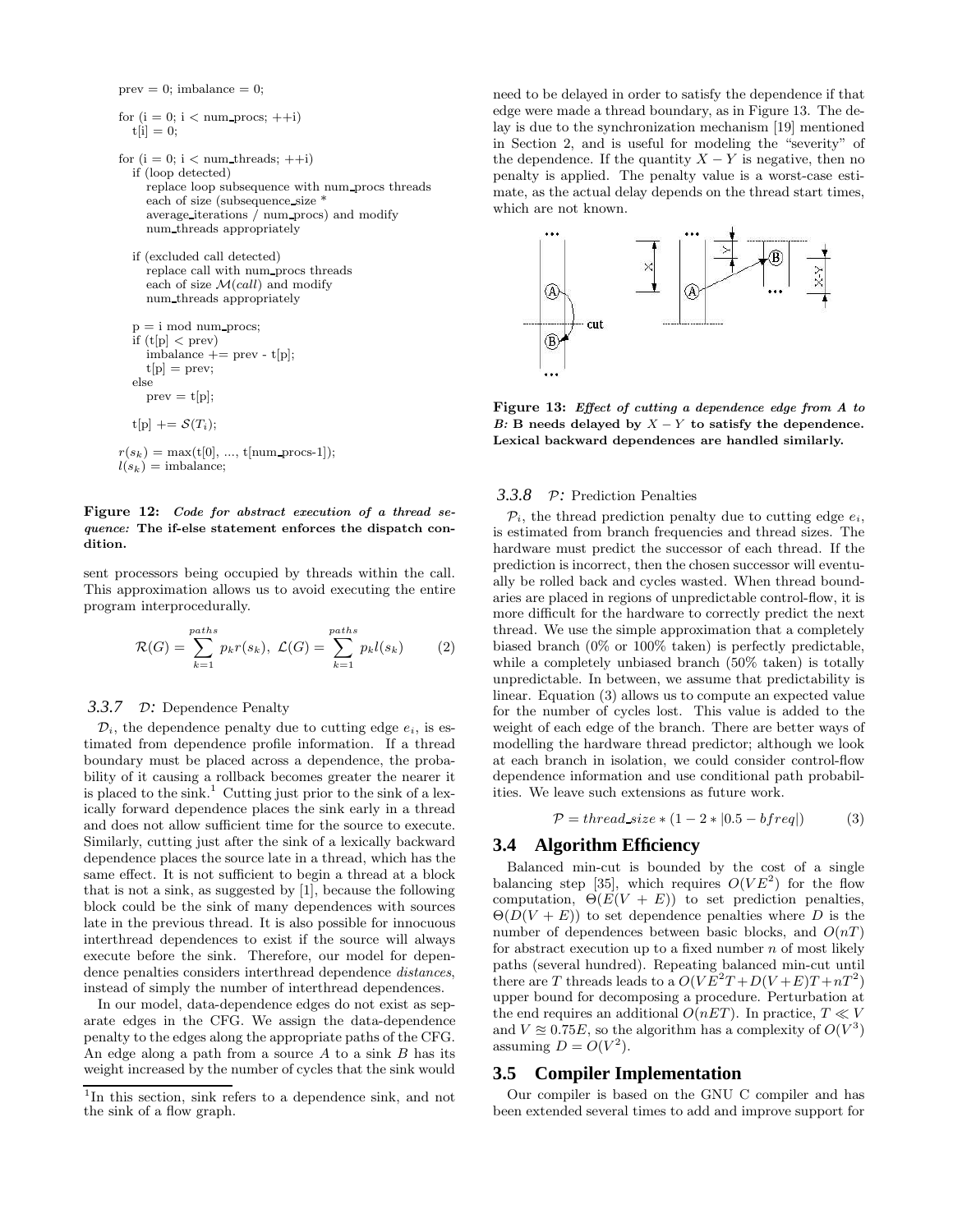speculative CMPs. The f2c program allows the compiler to handle Fortran 77. Compilation involves two passes. The first pass performs common optimizations and unrolls loops with small bodies. The output of the first pass is a CFG for each source file. Our algorithm reads this graph, annotates it with dynamic profiling data, inserts thread boundaries as described in Section 3.1, and outputs new CFGs that reflect its decisions. GCC does not normally keep the CFG of the entire program in memory at once, but we save the CFG for each source file so that we have that information. The second pass of the compiler reads the new CFGs and generates Multiscalar code. Threads are placed in the binary according to the thread boundaries specified on the CFG. The binary is executed on a simulator to determine performance and generate the statistics discussed in Section 4. The binary could be executed on a real CMP, but currently there are no commercial speculative CMPs.

Two issues arise with interprocedural operations. One caveat is that libc calls must be included as in Section 3.1, because the library code does not contain thread headers. However, these calls are short and should be included for performance reasons anyway ([31] has the same restriction). The other problem is that calls through pointers represent an unknown, variable number of cycles because a single call site may invoke numerous different functions with different behaviors. The decision to include or exclude applies identically to all of these invocations. We force exclusion for two reasons. (i) Excluding these calls generally gave better performance than including them. (ii) We observed that programs typically call their own functions through pointers, instead of libc functions. While calls through pointers are not found in Fortran 77 programs, they are present in some C benchmarks (notably gap, mesa, and ammp) and would be more common in C++ programs. There is no ideal static solution to handling these calls, and we do not assume the hardware supports conditional run-time inclusion. We note that [31] is far more restrictive and excludes all non-library calls.

## **3.6 Obtaining Profile Information**

We use profile information for dependencies and branch probabilities. We developed a source-code instrumentation tool to facilitate the run-time detection of data dependences. The tool uses a method similar to [22], which gathers dependences and dependence distances. The distances are important for handling loops. For example, a dependence crossing more iterations than there are processors is implicitly enforced by the execution model. Anti and output dependences are irrelevant, as explained in Section 2. The instrumentation prevents register allocation so it sees all dependences. Source code instrumentation also provides branch frequencies, however the profile may not cover all paths taken in the final run. For branches lacking this information, we use an estimate that 60% of forward branches are taken and 85% of backward branches are taken [12]. As is typical for profile-guided optimizations, the input data for the profile run differs from the input data used to evaluate our techniques [33]. For all profile runs, we use the train data set, and for all final runs we used the ref data set.

# **4. PERFORMANCE ON SPEC CPU2000**

We evaluated the performance of our algorithm using the Multiscalar simulator, configured according to Table 1. Currently there are no commercial speculative CMPs; however, Multiscalar shares many properties with proposed implementations, and the memory system parameters we use are similar to an IBM Power4 [13]. We execute beyond each program's startup code with a functional simulation, before performing a detailed timing simulation for at least 500 million instructions. Rather than using a fixed number of instructions for detailed simulation, we use the same start and end points in the source code for all versions of a program. This methodology is important, because the instruction count of the different versions may vary due to the number and location of thread boundaries. To verify each benchmark passes the validation test, we complete the runs using the functional simulation. A typical simulation runs for one to three days.

SPEC CPU2000 contains 19 benchmarks written in C or Fortran 77, of which we use 17. Table 2 shows our benchmarks. We could not compile two C benchmarks, gcc and crafty, because our compiler is based on an old version of gcc. The rest are Fortran 90 codes that f2c cannot handle or contain C++.

| rable 1. Billiulator Conniguration |                               |  |  |  |
|------------------------------------|-------------------------------|--|--|--|
| CPUs                               | 4 dual-issue, out-of-order    |  |  |  |
| L1 i-cache                         | 64KB, 2-way, 2-cycle hit      |  |  |  |
| $L1$ d-cache                       | 64KB, 2-way, 3-cycle hit,     |  |  |  |
|                                    | 32-byte block, byte-level     |  |  |  |
|                                    | disambiguation                |  |  |  |
| Rollback Buffer                    | 64 entries                    |  |  |  |
| Reorder Buffer                     | 32 entries                    |  |  |  |
| Load/Store Queue                   | 32 entries                    |  |  |  |
| <b>Function Units</b>              | 2 Int, 2 FP, 2 Mem            |  |  |  |
| Branch Predictor                   | path-based, 2 targets         |  |  |  |
| Thread Predictor                   | path-based, 4 targets         |  |  |  |
| Descriptor Cache                   | 16KB, 2-way, 1-cycle hit      |  |  |  |
| Shared L2                          | 2MB, 8-way, 64-byte block,    |  |  |  |
|                                    | 12-cycle hit and transfer     |  |  |  |
| $L1/L2$ Connect                    | Snoopy split-transaction bus, |  |  |  |
|                                    | 128-bit wide                  |  |  |  |
| Memory Latency                     | 120 cycles                    |  |  |  |

## **4.1 Performance and Overhead Analysis**

Table 2 shows the baseline instructions-per-cycle (IPC) of each benchmark run as a single-thread on one processor, the speedup on four processors over the baseline using the techniques in [31], and our speedup over the baseline. Each processor is dual-issue out-of-order. Single-thread IPC is typically in the 0.50 to 1.50 range, though mcf is 0.23 and ammp is 0.12 due to poor cache behavior. In FP2000, applu, mgrid, and swim achieve a speedup above 2.0 using [31], while the rest of the benchmarks remain below a speedup of 1.40. Of particular interest are the INT2000 benchmarks, of which most remain below a speedup of 1.30. Integer (i.e., non-numerical) programs are known to be more difficult for compilers to parallelize than scientific programs, due to the lack of large, regular loops. Our results show similar trends, but note that a speculative CMP is able to extract some parallelism from these programs. The last two columns in the table show that in general our approach creates longer threads compared to [31], confirming that longer threads achieve more parallelism and better performance.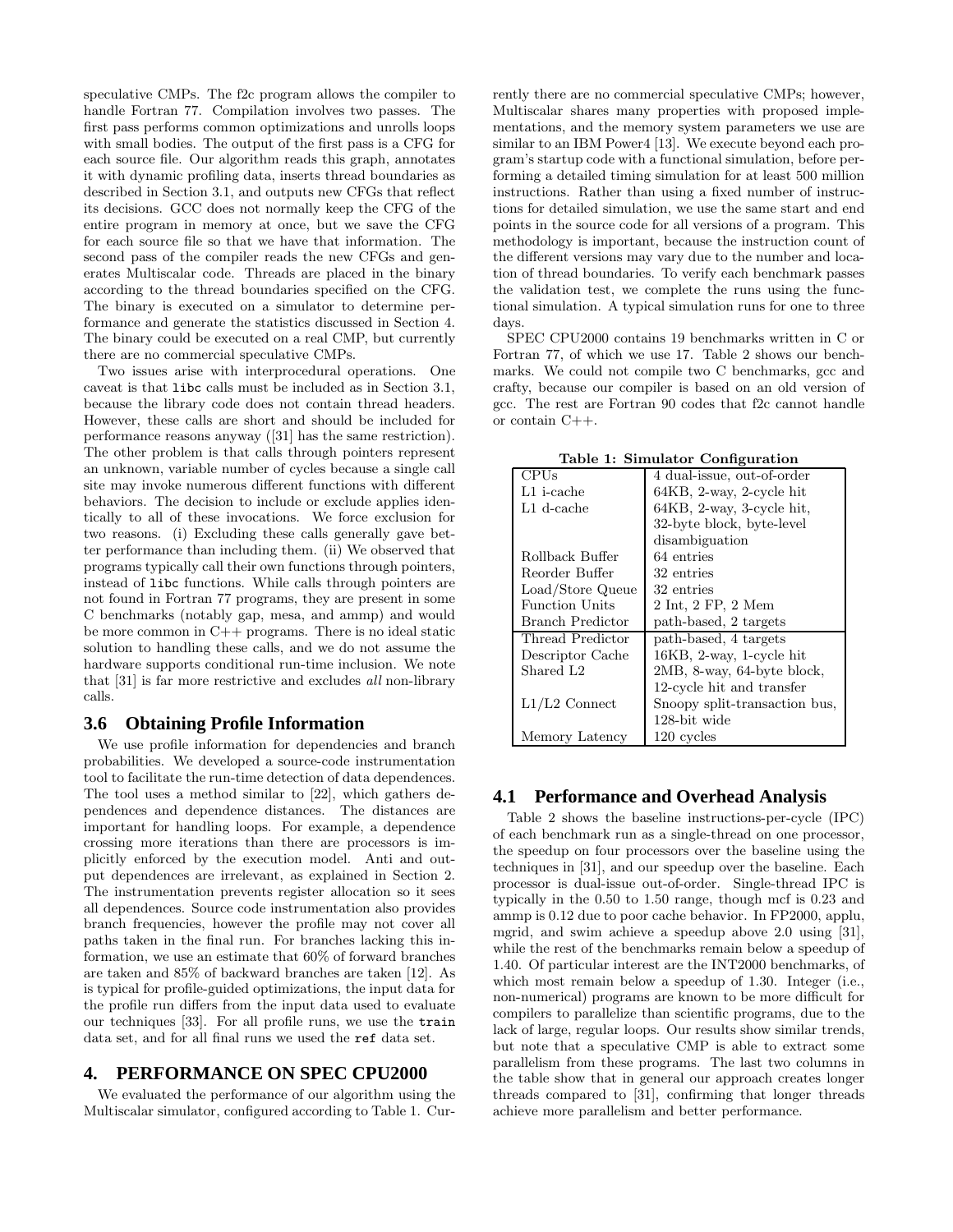Table 2: Baseline vs Improved Performance

| <b>SPEC</b> | Single | $[31]$ 's  | Our     | [31]'s    | Our             |
|-------------|--------|------------|---------|-----------|-----------------|
| FP          | Thread | $S$ peedup | Speedup | Insns/    | $\text{Insns}/$ |
| 2000        | IPC    |            |         | Thread    | Thread          |
| ammp        | 0.12   | 1.02       | 1.04    | 14.2      | 15.5            |
| applu       | 1.00   | 2.14       | 2.20    | 36.7      | 46.2            |
| art         | 0.48   | 1.93       | 2.14    | 15.7      | 19.3            |
| equake      | 1.23   | 1.07       | 1.15    | 15.5      | 19.6            |
| mesa        | 1.56   | 1.13       | 1.34    | 33.2      | 49.0            |
| mgrid       | 1.11   | 2.13       | 2.15    | 113.9     | 115.4           |
| sixtrack    | 1.17   | 1.15       | 1.23    | 44.3      | 52.9            |
| swim        | 0.58   | 2.57       | 2.93    | 101.9     | 112.8           |
| wupwise     | 1.22   | 1.36       | 2.49    | 26.6      | 1374.7          |
| g. mean     |        | 1.52       | 1.74    |           |                 |
| SPEC        | Single | $[31]$ 's  | Our     | $[31]$ 's | $_{\text{Our}}$ |
| <b>INT</b>  | Thread | Speedup    | Speedup | Insns/    | Insns/          |
| 2000        | IPC    |            |         | Thread    | Thread          |
| bzip2       | 1.37   | 1.08       | 1.12    | 12.7      | 16.6            |
| gap         | 1.32   | 1.18       | 1.27    | 25.5      | 30.1            |
| gzip        | 1.33   | 1.26       | 1.23    | 19.4      | 43.4            |
| mcf         | 0.23   | 0.87       | 1.26    | 7.4       | 13.0            |
| parser      | 1.14   | 0.98       | 1.02    | 10.3      | 11.3            |
| twolf       | 1.05   | 1.09       | 1.12    | 12.4      | 15.2            |
| vortex      | 1.46   | 1.33       | 1.45    | 15.7      | 24.9            |
| vpr         | 1.30   | 1.36       | 1.47    | 26.0      | 32.2            |
| g. mean     |        | 1.13       | 1.23    |           |                 |

Figure 14 shows the improvement gained by our decomposition method over [31]. To isolate the effect of the changing the edge weights as described in this paper, we show our method using changing weights (black bars) and using fixed weights (white bars). We first discuss the black bars. Mesa and wupwise have the best improvement. The INT2000 codes that show the most improvement are gap, mcf, vortex, and vpr. The average gain over [31] is 14.3% for floating-point programs and 9.0% for integer programs. A more detailed analysis showed that most of the improvement in FP2000 was from our algorithm using the dependence profile to identify potentially parallel outer loops. While our approach gives equal consideration to all the overheads, [31] gives precedence to the thread prediction heuristic which creates thread boundaries at all loops even when creating threads only from an outer loop would perform better. For wupwise, a significant outer loop was parallel, which lead to a large improvement. It is far more difficult to develop source-code-level explanations for improvement in the INT2000 programs, due to more complex control-flow. Nevertheless, we observe a trend that thread dispatch overhead and load imbalance usually decrease, while dependence and prediction overhead usually remain about the same. We infer there was potential for larger, more-balanced threads, but that dependence and prediction problems are still difficult to avoid at a coarser level. We verified our algorithm performs as well as manual thread selection for some parts of the smaller benchmarks.

Figure 14 also shows the effects of fixing weights at the beginning, as would be done by related scheduling algorithms. This variant of the algorithm assumes an average thread size and does not update the weights as decomposition proceeds. We note that the scheduling algorithms were not designed for our problem and are shown here merely to isolate the effect of our strategy of changing the edge weights. Our real point of comparison is [31] which directly targets our problem. Although it might be possible to find useful fixed weights for some programs through much trial and error, we believe these results show that recomputing weights is of paramount importance.

Figures 15 and 16 show the relative importance of the different overheads for each benchmark, the left bar (labeled as "a" below the X-axis) using [31] and the right bar (labeled as "b" below the X-axis) using our algorithm. The 100% mark represents the total amount of overhead for [31] for each benchmark. Comparing [31] to our approach, our overall overhead decreases even though some individual overhead increases. This behavior follows from the fact that by giving equal consideration to all the overheads, our algorithm trades-off one overhead for another to reduce the overall overhead. For instance, misprediction overhead for applu and mesa in Figure 15 and for bzip2 and gzip in Figure 16 increases though their overall overhead decreases. Similarly load imbalance overhead for swim in Figure 15 and for parser and vortex in Figure 16 increases. We make a few other observations. The poor cache behavior of ammp shows up as memory latency and dependence overhead. Load imbalance decreases in applu, equake, mesa, mgrid, and especially wupwise. Dependence is the overhead that typically is reduced for FP2000 benchmarks. Load imbalance and dispatch overhead typically is reduced for INT2000 benchmarks.

Overheads not directly related to speculation include memory latency and function-unit stalls. The overheads appear because both approaches are designed to target speculation overheads, and leave these problems for other optimizations, such as high-level source transformations or instruction scheduling within threads. Although memory latency is not modeled in our algorithm, our decomposition changes memory latency as a side effect due to changes in access locality. Two accesses to the same address separated into different threads, and hence different caches with [31], may be combined into one larger thread, and hence the same cache, with our algorithm. There is no support for forcing particular threads onto certain processors. Our thread sizes are generally larger, as can be seen in Table 2, and larger threads combine more nearby basic blocks which exhibit high data locality.



Figure 14: SPEC CPU2000 Improvement of our mincut approach with changing weights over [31]. Assuming fixed weights, as in related scheduling algorithms, leads to dismal performance.

#### **4.2 Compilation Time**

We record in Table 3 the time required to compile each benchmark on a 450 MHz Sparc using min-cut decomposi-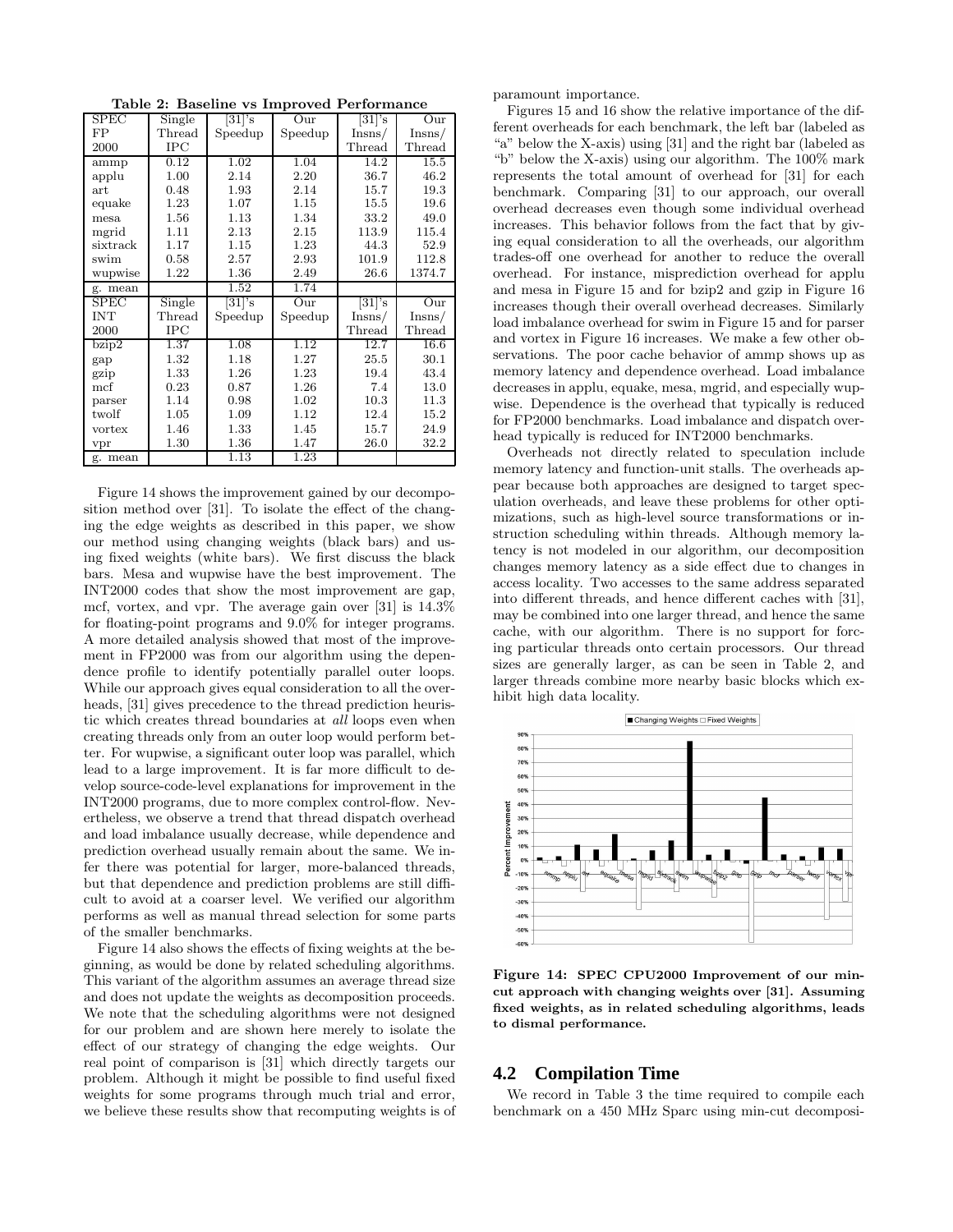

Figure 15: SPEC FP2000 Relative importance of reduced overheads compared to 100% of [31]'s overhead.



Figure 16: SPEC INT2000 Relative importance of reduced overheads compared to 100% of [31]'s overhead.

tion (MC) versus using the heuristics in [31]. Eight of the benchmarks finished in less than one minute, while 3-10 minutes was common for the rest. Sixtrack contains three extremely large procedures (daten, maincr, and umlau6) that each have over 2000 basic blocks and require a long time for either method. Due to the nature of our algorithm, a large program with typically small functions will decompose faster than a smaller program with several very large functions.

#### **5. RELATED WORK**

We have already discussed the relation of our work to scheduling. Our work differs from another recent compiler framework for speculative execution [1] in that we do not handle loops separately, address all overheads in an integrated fashion, and evaluate larger applications using more realistic hardware assumptions. Other compilers for CMPs have focused exclusively on creating threads from loop iterations or function calls, while performing much of the work manually [27]. Some compilers [29] are responsible for adding extra code to support speculation and synchronization, depending on the level of architectural support, whereas we are concerned only with thread boundary placement. Source-code transformations designed specifically to improve speculation, such as those applied manually in [20,

23], can be applied before performing thread selection. We assume that all transformations have been applied prior to decomposition, although we did not modify any of the source code for this paper. If source code is unavailable, it is still possible to make an existing binary run on a speculative CMP by annotating the binary with thread boundaries [17]. The partitioning can be done entirely in hardware, but suffers from a lack of compile-time information and increased run-time overhead [4]. Some compilers [15] consider both implicit and explicit (i.e., with speculation disabled) parallelism, if the target architecture supports both options [21].

Table 3: Mean and Maximum Vertices and Edges and Elapsed Time for Heuristics versus Min-Cut

| FP2000   | Lines | Vavg    | $E_{avg}$ | $V_{max}$ | $E_{max}$ | $\sqrt{31}$ (s) | MC(s)                       |
|----------|-------|---------|-----------|-----------|-----------|-----------------|-----------------------------|
| ammp     | 13483 | 35      | 48        | 492       | 649       | 144             | 284.3                       |
| applu    | 4975  | 62      | 82        | 169       | 232       | 186             | 232.1                       |
| art      | 1270  | 32      | 44        | 137       | 200       | 10              | 9.3                         |
| equake   | 1513  | 27      | 35        | 220       | 295       | 22              | 24.0                        |
| mesa     | 58724 | 23      | 33        | 786       | 1166      | 394             | 511.2                       |
| mgrid    | 1270  | 30      | 38        | 72        | 99        | 11              | 2.6                         |
| sixtrack | 89918 | 112     | 146       | 2996      | 4018      | 3542            | 4983.1                      |
| swim     | 907   | 30      | 38        | 73        | 88        | 9               | 1.2                         |
| wupwise  | 3353  | 36      | 48        | 300       | 443       | 33              | 16.9                        |
| INT2000  | Lines | $V$ avq | $E_{avg}$ | $V_{max}$ | $E_{max}$ | $[31]$ (s)      | $\overline{\mathrm{MC}}(s)$ |
| bzip2    | 4649  | 24      | 33        | 328       | 465       | 24              | 43.4                        |
| gap      | 71363 | 43      | 62        | 1015      | 1554      | 412             | 607.2                       |
| gzip     | 8616  | 28      | 38        | 181       | 254       | 40              | 45.6                        |
| mcf      | 2412  | 27      | 39        | 83        | 128       | 12              | 13.1                        |
| parser   | 11391 | 22      | 30        | 343       | 426       | 61              | 203.8                       |
| twolf    | 20459 | 61      | 87        | 451       | 710       | 283             | 377.6                       |
| vortex   | 67213 | 25      | 35        | 614       | 916       | 307             | 491.5                       |
| vpr      | 17729 | 24      | 32        | 337       | 431       | 76              | 214.2                       |

# **6. CONCLUSIONS**

The issue of program decomposition for speculative execution arises in all speculative CMPs. We have presented an algorithm for decomposing programs into threads to expose parallelism to a speculative CMP, while considering multiple performance overheads related to data dependence, load imbalance, and thread prediction. The key challenge is that the overheads depend on the thread size, and change as decomposition progresses. Our algorithm uses a sequence of balanced min-cuts, which gives equal consideration to all the overheads, and adjusts the edge weights after every cut. We have compared our scheme with the previous heuristic method developed for the Multiscalar architecture. While the previous method uses each heuristic to target an individual overhead in isolation and gives precedence to the thread-prediction heuristic, our algorithm provides a more integrated solution by simultaneously considering all the overheads. Compared to other work, we have an effective, automated decomposition method for programs instead of only loops. Our results show an average speedup of 48% across SPEC CPU2000, whereas the multiple-heuristic approach yields an average of 32%.

## **7. REFERENCES**

- [1] A. Bhowmik and M. Franklin. A General Compiler Framework for Speculative Multithreading. In Proceedings of the 14th ACM Symposium on Parallel Algorithms and Architectures, August 2002.
- [2] S. E. Breach, T. N. Vijaykumar, and G. S. Sohi. The Anatomy of the Register File in a Multiscalar Processor. In Proceedings of the 27th International Symposium on Microarchitecture, pages 181–190, November 1994.
- [3] M. Cintra, J. F. Martínez, and J. Torrellas. Architectural Support for Scalable Speculative Parallelization in Shared-Memory Multiprocessors. In Proceedings of the 27th International Symposium on Computer Architecture, pages 13–24, June 2000.